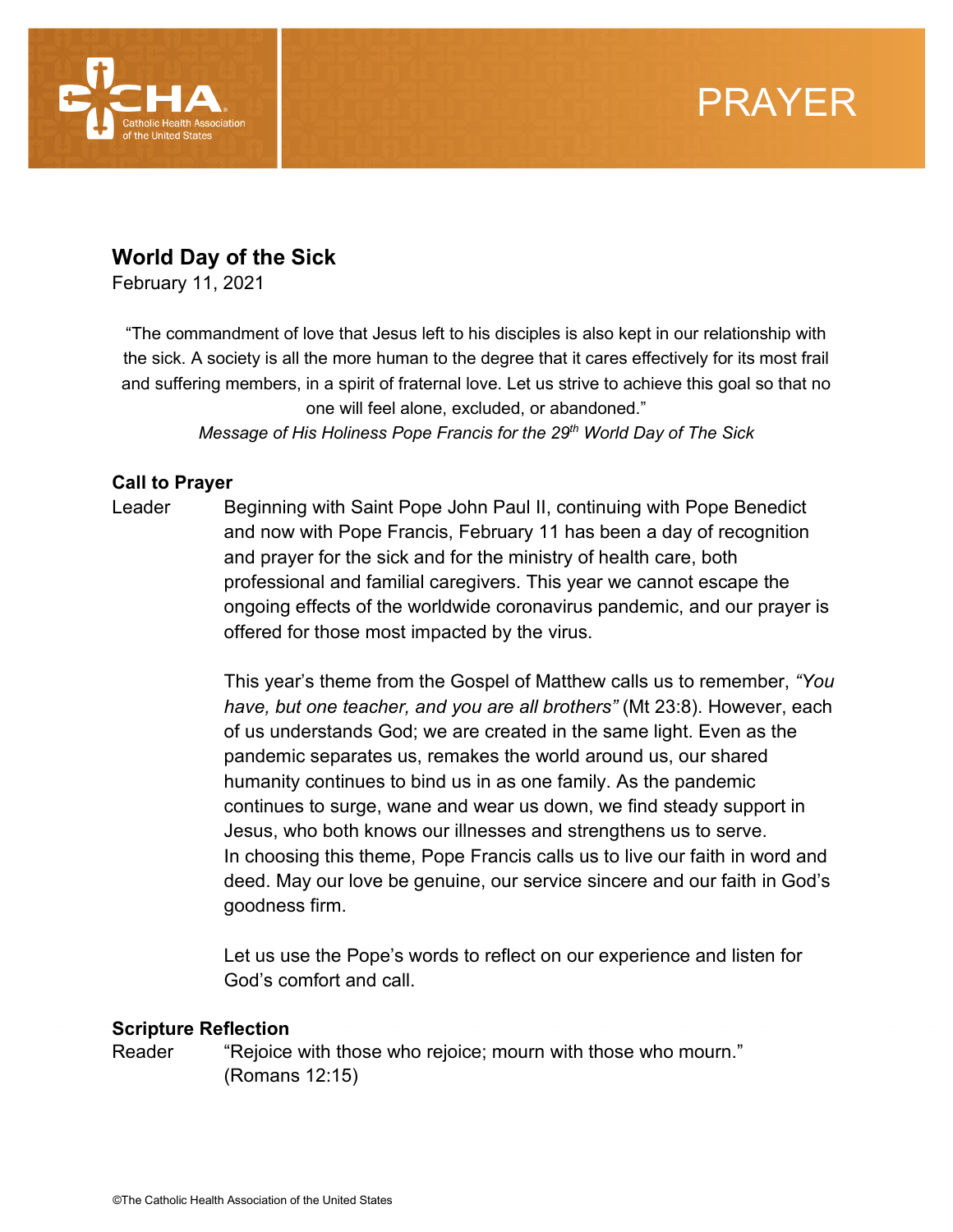



|                | The Holy Father says, "Before the needs of our brothers and sisters,<br>Jesus asks us to stop and listen, to establish a direct and personal<br>relationship with others, to feel empathy and compassion, and to let their<br>suffering become our own as we seek to serve them."                                                                                                                                                                   |
|----------------|-----------------------------------------------------------------------------------------------------------------------------------------------------------------------------------------------------------------------------------------------------------------------------------------------------------------------------------------------------------------------------------------------------------------------------------------------------|
| Leader         | A burden shared is a burden halved. In this year, whose burdens and<br>illnesses have you shared? What have you shared with others?                                                                                                                                                                                                                                                                                                                 |
| <b>Silence</b> |                                                                                                                                                                                                                                                                                                                                                                                                                                                     |
| Reader         | "Learn to do right; seek justice. Defend the oppressed." Isaiah 1:17<br>The Holy Father says, "Sickness always has more than one face: it has<br>the face of all the sick, but also those who feel ignored, excluded and prey<br>to social injustices that deny their fundamental rights. The current<br>pandemic has exacerbated inequalities in our healthcare systems and<br>exposed inefficiencies in the care of the sick."                    |
| Leader         | What injustices have broken your heart this year? What issues have you<br>encountered in new ways? How is God calling you to be an ally for the<br>oppressed?                                                                                                                                                                                                                                                                                       |
| <b>Silence</b> |                                                                                                                                                                                                                                                                                                                                                                                                                                                     |
| Reader         | "Blessed are the merciful, for they will be shown mercy." Matthew 5:7<br>The Holy Father says, "The pandemic has also highlighted the dedication<br>and generosity of healthcare personnel, volunteers, support staff, priests,<br>men and women religious A silent multitude of men and women, they<br>chose not to look the other way but to share the suffering of patients,<br>whom they saw as neighbors and members of our one human family." |
| Leader         | What acts of love and service have moved you this year? Which of your<br>patients, residents, coworkers or community members has shared in the<br>suffering of the sick?                                                                                                                                                                                                                                                                            |
| <b>Silence</b> |                                                                                                                                                                                                                                                                                                                                                                                                                                                     |